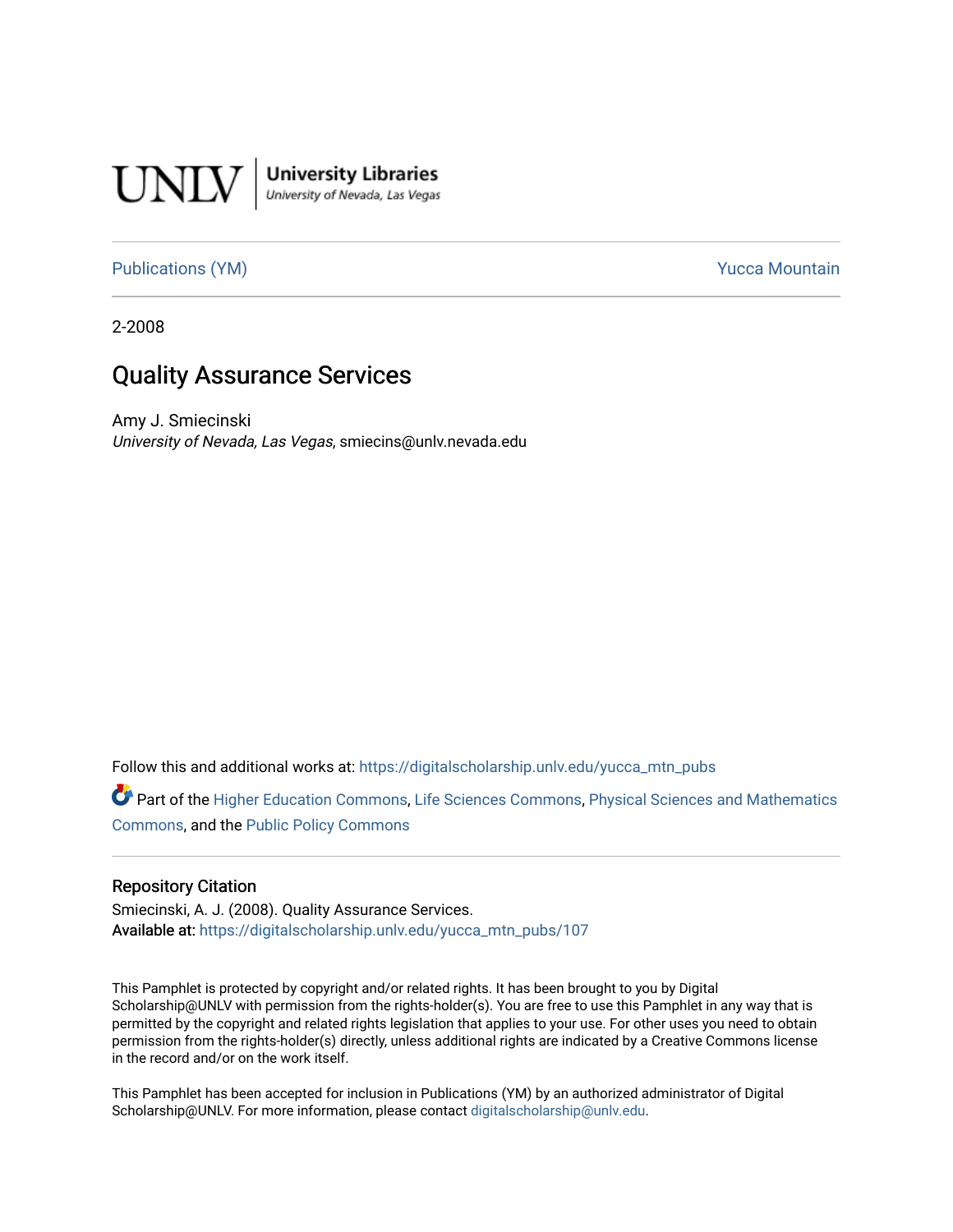## **NSHE Quality Assurance**

The Nevada System of Higher Education (NSHE) Quality Assurance (QA) Program provides a full range of affordable QA services including records management, document and data control, training, and auditing. The program was regularly audited by the United States Department of Energy (DOE) to ensure strict compliance to regulatory requirements for nuclear facilities.

NSHE QA Program is staffed by The knowledgeable professionals who specialize in assisting smaller organizations who have no previous quality assurance experience.

> Harry Reid Center for Environmental Studies<br>4505 S. Maryland Parkway 89154-4009 NSHE Quality Assurance Las Vegas, NV Box 454009



# **QUALITY ASSURANCE SERVICES**

Harry Reid Center for Environmental Studies

Government approved quality assurance services for environmental, engineering, and research programs.